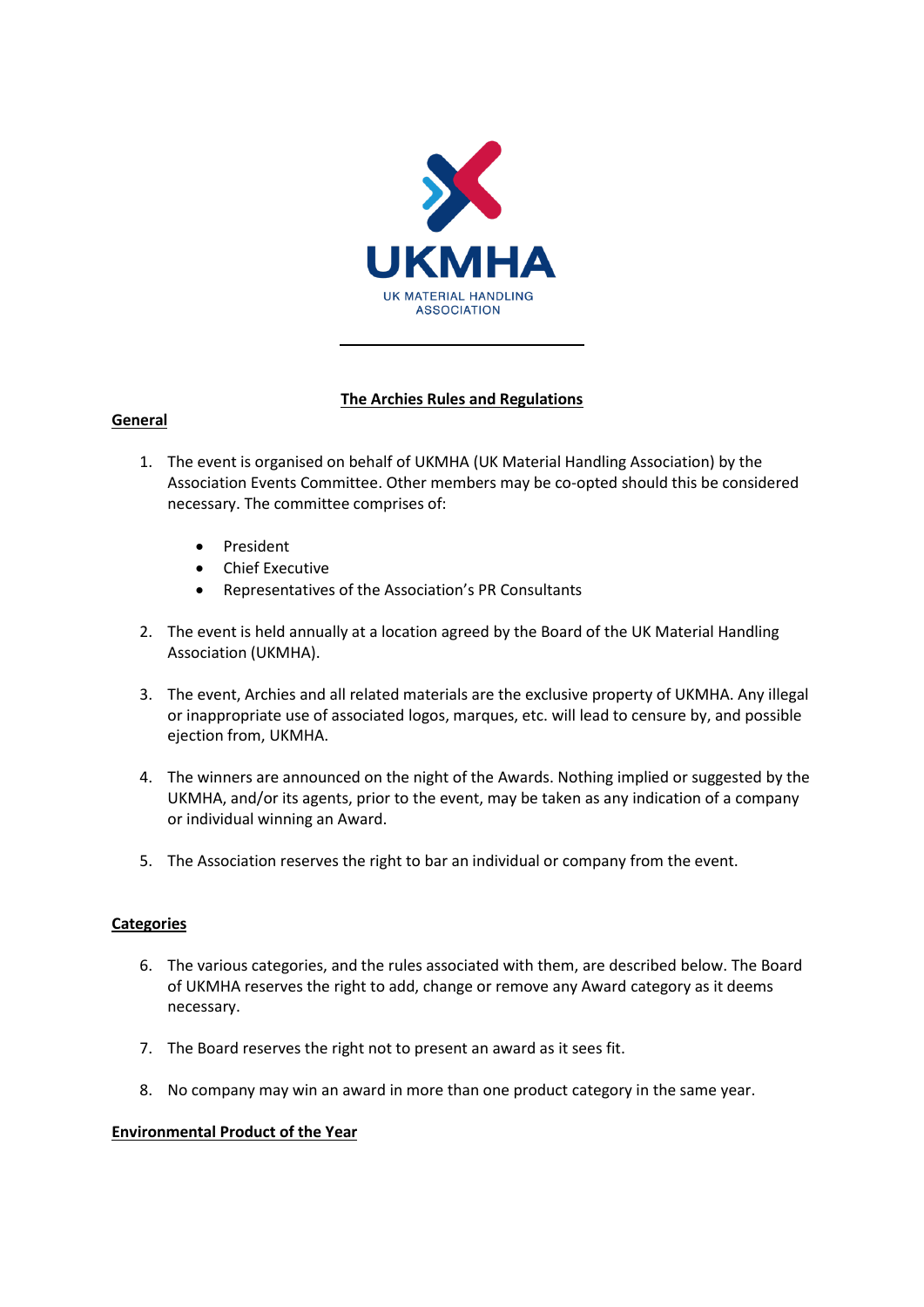- 9. This Award is presented to a company for a new product, service or initiative that is deemed to have made, or be capable of making, a significant contribution to the environmental impact of material handling equipment.
- 10. The Award is nominated by readers of publications produced by the Awards Media Partner and from within the industry or companies may nominate themselves.
- 11. To be eligible, the nominated product, service or initiative must have been launched no more than 12 months prior to the closing date for nominations, other than in extenuating circumstances such as the postponement of the event.
- 12. Nominations in this category will be vetted by the UKMHA Nominations Committee. The committee may seek the advice of independent consultants to verify the quality and originality of the nominated product, service or initiative.
- 13. The winner of this category will be presented with an Archie and is allowed to use the appropriate winner's logo within the parameters established by the Association.

### **Ergonomics Award**

- 14. This Award is presented to a company for a new product, service or initiative that is deemed to have made, or be capable of making, a significant contribution to the ergonomic design and use of material handling equipment.
- 15. The Award is nominated by readers of publications produced by the Awards Media Partner and from within the industry or companies may nominate themselves.
- 16. To be eligible, the nominated product, service or initiative must have been launched no more than 12 months prior to the closing date for nominations, other than in extenuating circumstances such as the postponement of the event.
- 17. Nominations in this category will be vetted by the UKMHA Nominations Committee. The committee may seek the advice of independent consultants to verify the quality and originality of the nominated product, service or initiative.
- 18. The winner of this category will be presented with an Archie and is allowed to use the appropriate winner's logo within the parameters established by the Association.

## **Safety Awards**

- 19. There are two Awards in this category, one for material handling equipment and another for Ancillary Products. The awards are presented to a company for a new product, service or initiative that is deemed to have made, or be capable of making, a significant contribution to the safety of material handling equipment and the applications in which they are deployed.
- 20. The Awards are nominated by readers of publications produced by the Awards Media Partner and from within the industry or companies may nominate themselves.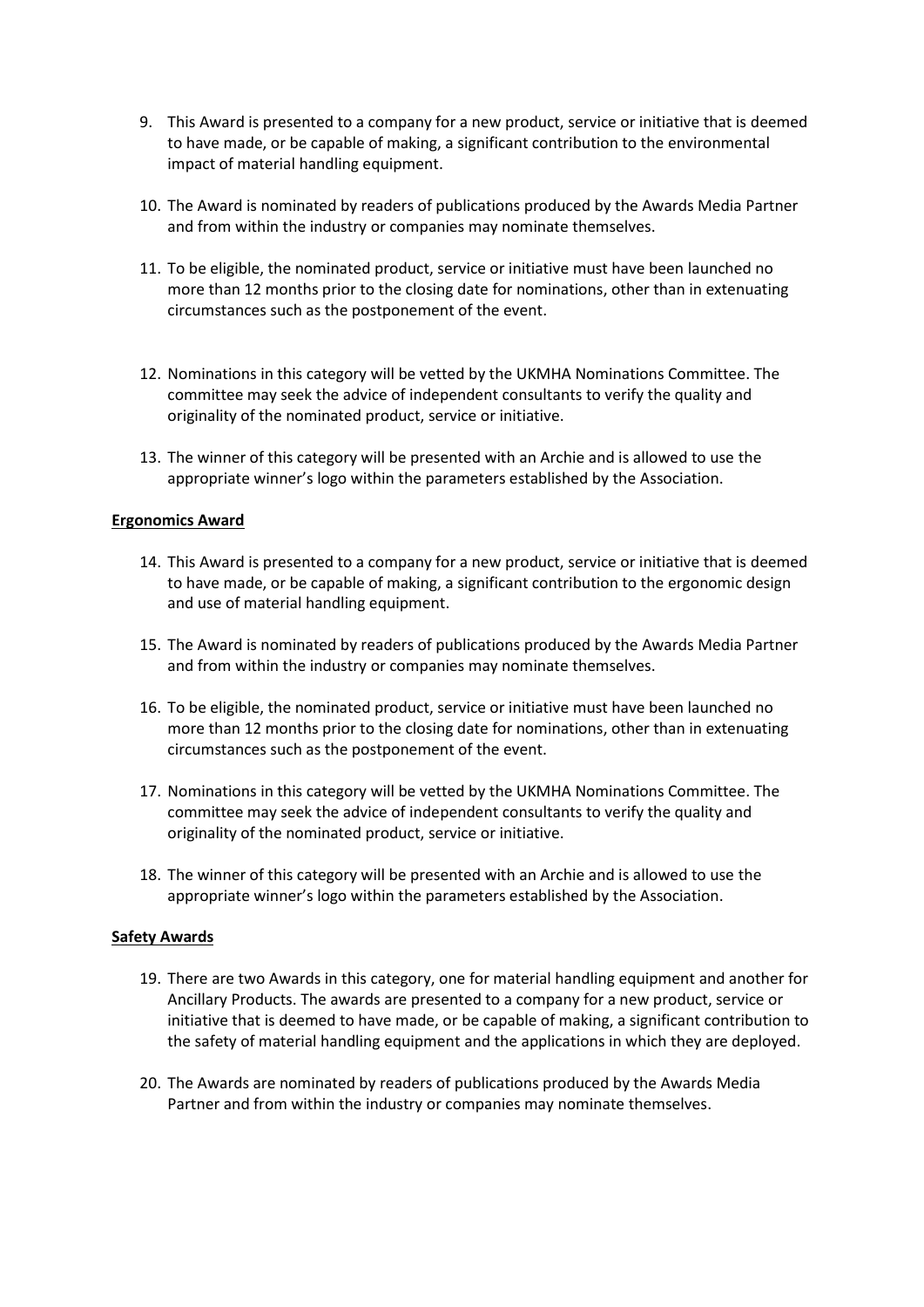- 21. To be eligible, nominated products, services or initiatives must have been launched no more than 12 months prior to the closing date for nominations, other than in extenuating circumstances such as the postponement of the event.
- 22. Nominations in this category will be vetted by the UKMHA Nominations Committee. The committee may seek the advice of independent consultants to verify the quality and originality of nominated products, services or initiatives.
- 23. The two winners of this category will each be presented with an Archie and are allowed to use the appropriate winner's logo within the parameters established by the Association.

## **Innovation Award**

- 24. There are two Awards in this category, one for material handling equipment and another for Ancillary Products. The awards are presented to companies for new products, services or initiatives that are deemed to have made a fresh, creative or defining contribution to the design and use of material handling equipment and the applications in which they are deployed.
- 25. The Awards are nominated by readers of publications produced by the Awards Media Partner and from within the industry or companies may nominate themselves.
- 26. To be eligible, the nominated products, services or initiatives must have been launched no more than 12 months prior to the closing date for nominations, other than in extenuating circumstances such as the postponement of the event.
- 27. Nominations in this category will be vetted by the Nominations Committee. The committee may seek the advice of independent consultants to verify the quality and originality of the nominated product, service or initiative.
- 28. The winners of this category will be presented with an Archie and is allowed to use the appropriate winner's logo within the parameters established by the Association.

## **Supplier of the Year Award**

- 29. This Award is presented to a company that is a Supplier Member and supplies products or services to members of the Association and does so in an exemplary manner.
- 30. All Supplier Members are automatically entered into the Award, which is voted on by Full Members of the Association.
- 31. The winner of this category will be presented with an Archie and is allowed to use the appropriate winner's logo within the parameters established by the Association.
- 32. A company that wins in this category will not be eligible to win in this category again for 3 years.

## **Safe Site Award**

33. This Award is open to any company that operates material handling equipment and has introduced a new initiative to make handling operations safer at one or more sites. This may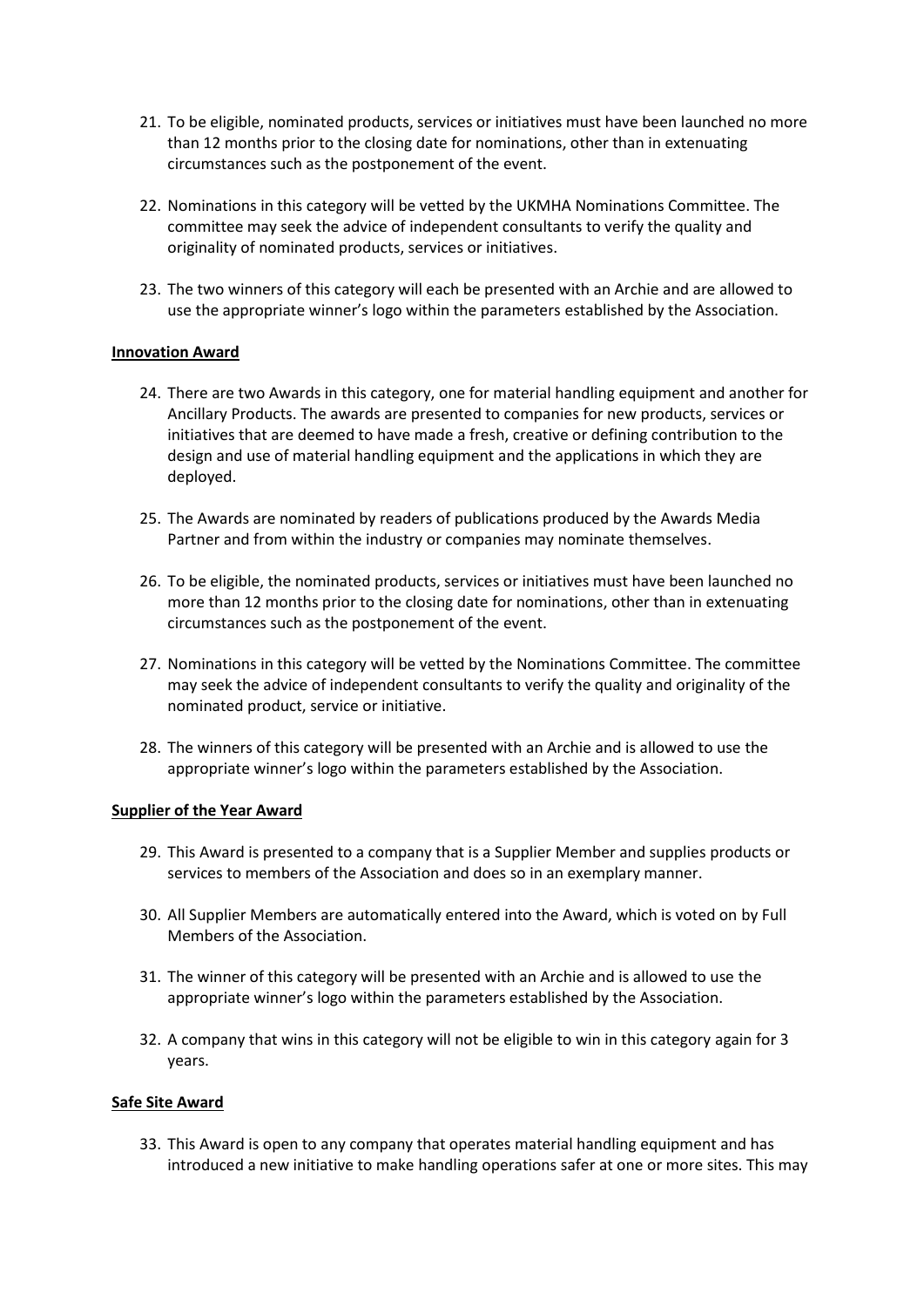have been the complete redesign of all or part of the site, modification of the site, a change to operating processes and procedures, or anything else that has made a significant contribution to safety.

- 34. A company does not have to be a member of the UKMHA Safe User Group to be eligible for nomination.
- 35. A company in this category can be nominated by others or nominate themselves.
- 36. Nominations in this category will be vetted by the UKMHA Nominations Committee.
- 37. The winner of this category will be presented with an Archie and is allowed to use the appropriate winner's logo within the parameters established by the Association.
- 38. Exceptional runners up may be awarded a Highly Commended certificate.

### **Apprentice of the Year Award**

- 39. This award is presented to the highest achieving engineering apprentice from within the material handling industry.
- 40. Employers and educational establishments will be asked to nominate their selected student(s) in accordance with the requirements of the UKMHA Nominations Committee.
- 41. Nominations will be vetted by members of the UKMHA Nominations Committee and shortlisted nominees will be interviewed by the committee, at a time and place determined by them.
- 42. The ultimate winner will be determined by the Nominations Committee and the committee may also determine one or more runners up if they think this is appropriate.
- 43. The winning individual will receive a special framed certificate and a cheque for £1000.00. Runners up will receive cheques for a lesser amount, to be determined by the Technical Committee. (The overall value of these awards will be reviewed periodically.)

#### **Services to the Association Award**

- 44. This award is bestowed at the discretion of the UKMHA Board. It recognises a sustained or extraordinary contribution to the Association.
- 45. Nominations in this category will be vetted by the UKMHA Nominations Committee.
- 46. The winner of this award will be presented with an Archie.

#### **Services to the Industry Award**

- 47. This award is presented to an individual who has devoted their career to the materials handling industry, demonstrating exceptional service and dedication.
- 48. Potential winners are nominated from within the industry.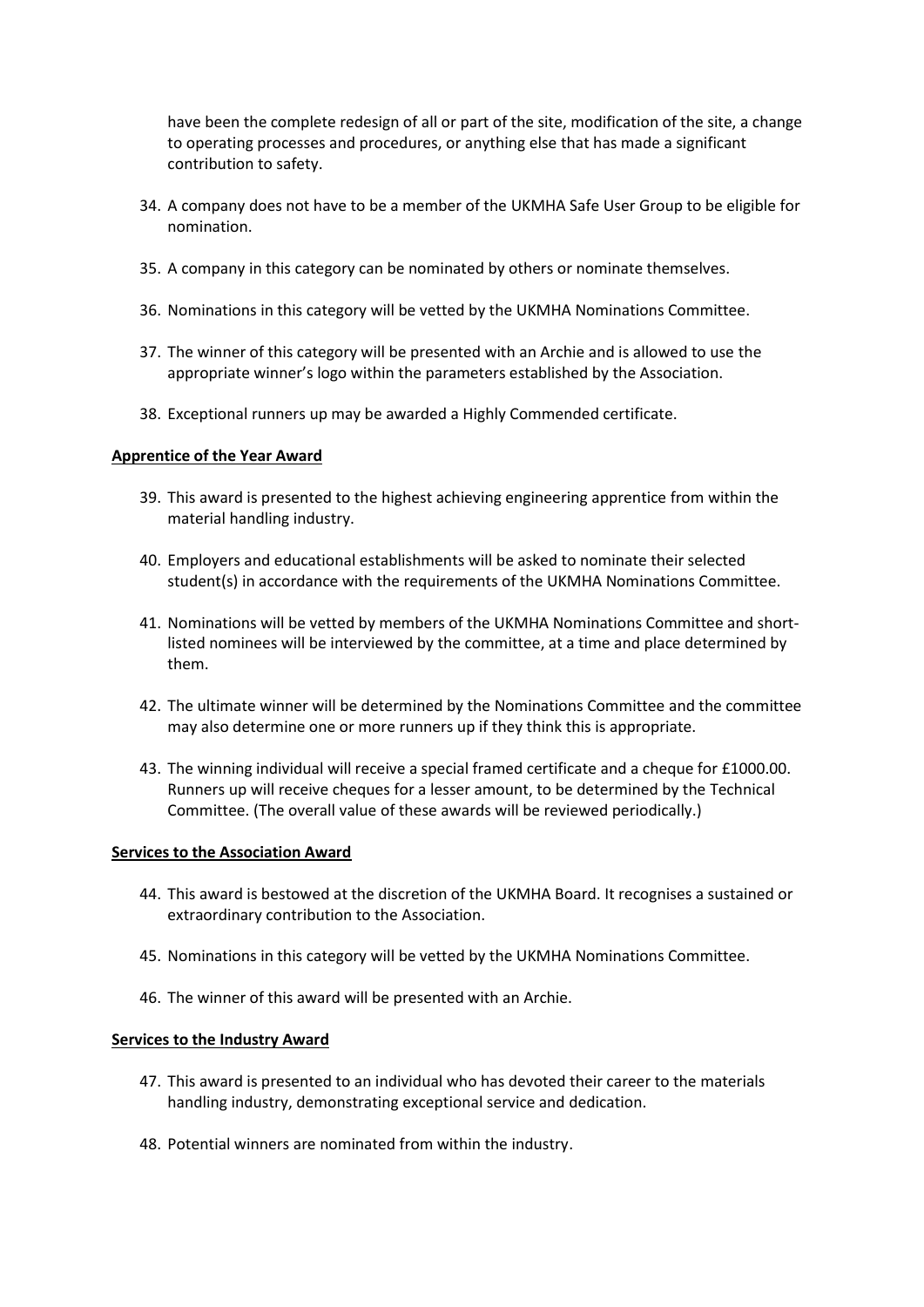- 49. Nominations in this category will be vetted by the UKMHA Nominations Committee.
- 50. The winner of this award will be presented with an Archie.

### **Lifetime Achievement Award**

- 51. This award is the highest individual honour bestowed by UKMHA. It is presented to an individual who has made a significant and outstanding contribution to the materials handling industry.
- 52. Potential winners are nominated from within the industry.
- 53. Nominations in this category will be vetted by the UKMHA Nominations Committee.
- 54. The winner of this award will be presented with an Archie.

### **UKMHA Dealer Member of the Year**

- 55. This award is open to dealer members of UKMHA and will be awarded to the company that operates its business to the highest standards. The entry needs to show not only commercial success but a commitment to both employees and the wider community. Anyone can make a nomination, including the company itself but only those who have met the compliance standards of the Association's audit are eligible to enter.
- 56. Nominations in this category will be vetted by the UKMHA Nominations Committee.
- 57. The winner of this award will be presented with an Archie and is allowed to use the appropriate winner's logo within the parameters established by the Association.

#### **Nominations**

- 58. Unless otherwise publicly declared, the following rules shall apply:
	- a) Where the nomination is for a product, service or initiative, this must have been launched within the 12 months preceding the nomination, other than in extenuating circumstances such as the postponement of the event. In the context of a nomination, "launched" shall mean available for purchase or the placing of a firm order.
	- b) The deadline for nominations shall be the defined by UKMHA and will usually be the last working day of the month, falling three months before the next awards event, at which the award will be presented. (For example, if the awards ceremony is to be held in October, the closing date for nominations would be the last day of June of the same year and, if the ceremony is to be held in February, the closing date would be last of October, in the preceding year.)
- 59. Full nomination requirements are available from the Chief Executive of UKMHA.

#### **Entries**